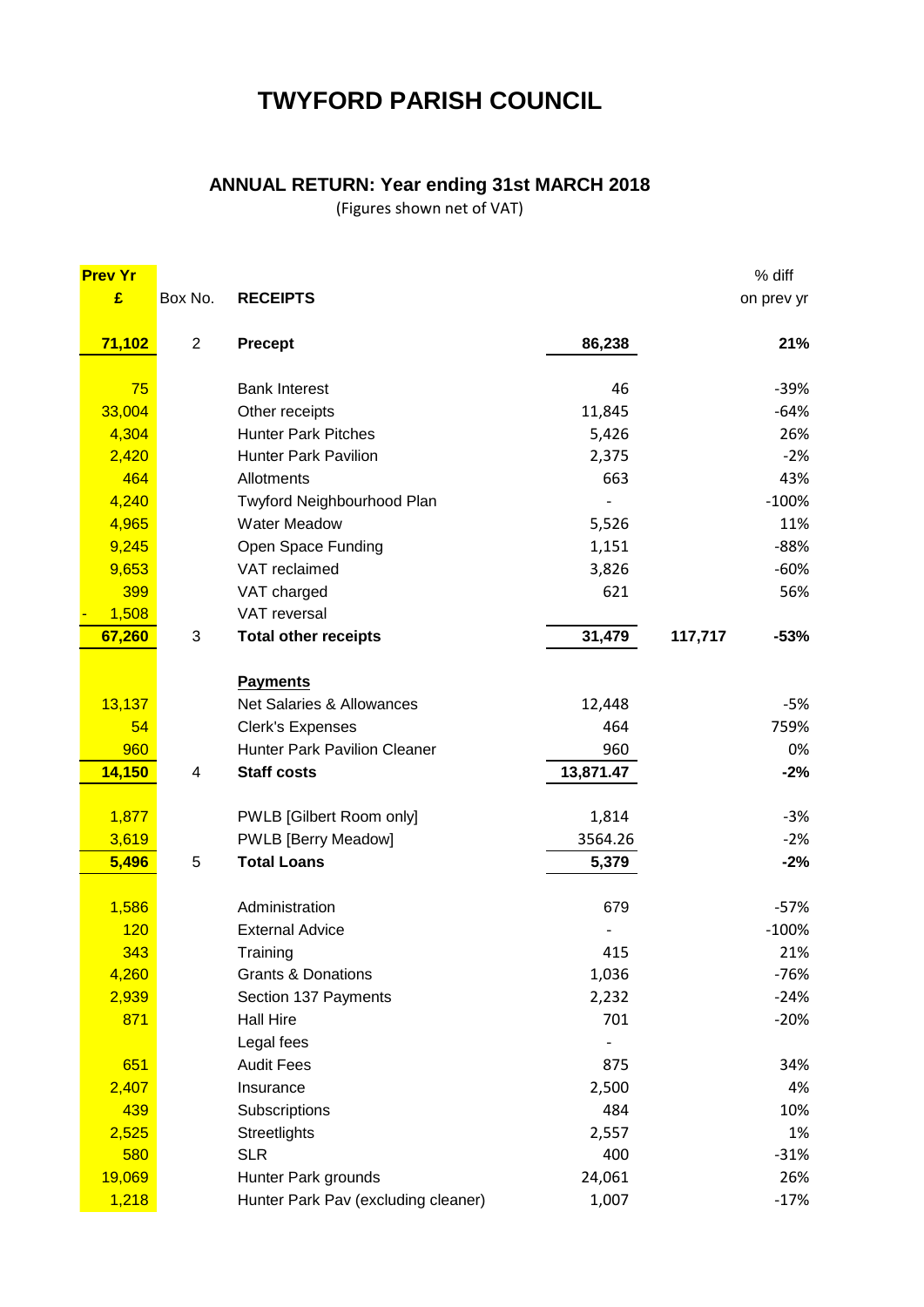| 2,924           |   | Repairs & Maintenance                                  | 3,445     |                         | 18%     |
|-----------------|---|--------------------------------------------------------|-----------|-------------------------|---------|
| 9,547           |   | <b>New Assets</b>                                      | 10,615    |                         | 11%     |
| 4,343           |   | Other Open Spaces                                      | 3,245     |                         | $-25%$  |
| 166             |   | Allotments                                             | 69        |                         | $-59%$  |
| 11,238          |   | Neighbourhood Plan                                     | 2,964     |                         | $-74%$  |
| 1,586           |   | <b>Water Meadows</b>                                   | 3,062     |                         | 93%     |
| 41,836          |   | Misc (return of deposits)                              | 100       |                         | $-100%$ |
| 14,587          |   | VAT on payments                                        | 6,255     |                         | $-57%$  |
| 47              |   | VAT reversal                                           |           |                         | $-100%$ |
| 123,188         | 6 | <b>Total Other Payments</b>                            | 66,703.09 | 85,953.07               | $-46%$  |
|                 |   |                                                        |           |                         |         |
|                 |   | <b>RECEIPTS &amp; PAYMENTS SUMMARY</b>                 |           |                         |         |
| #######         |   | Balance brought forward 1/4/2017                       | 72,255    |                         | $-6%$   |
|                 |   | <b>Add Total Receipts (as above)</b>                   | 117,717   |                         | $-15%$  |
| #######         |   | Less Total Payments (as above)                         | 85,953    |                         | $-40%$  |
|                 |   |                                                        |           |                         |         |
| 72,256          | 8 | <b>Balance</b> carried forward 31/3/2018               | 104,019   |                         | 44%     |
|                 |   |                                                        |           |                         |         |
|                 |   |                                                        |           |                         |         |
| <b>Reserves</b> |   |                                                        |           |                         |         |
|                 |   |                                                        |           |                         |         |
| 72256           |   | 1500 St Marys School                                   | 1,500     |                         |         |
|                 |   | 966 Parish Hall Retainer                               | 966       |                         |         |
|                 |   | 10000 play ground equipment                            |           |                         |         |
|                 |   |                                                        |           |                         |         |
| 69,790          |   | Subtotal 2016/2017 reserves spent in 2017/2            | 2,466     |                         |         |
|                 |   | Allocated Reserves 2018/2019                           |           |                         |         |
|                 |   | HCC grant for water meadows                            |           | 5,000 to be spent 2018  |         |
|                 |   | Water Meadows unspent project allocation fro           |           | 3,250 to be spent 2018  |         |
|                 |   | Play equipment carried over from 2016/2017             | 10,000    | play equipment strategy |         |
|                 |   | Play equipment 2017/2018 unspent                       | 9,500     |                         |         |
|                 |   | Election costs (FPC Minute 205/18)                     | 1,600     |                         |         |
|                 |   | Section 137 approved in 2017/2018, not yet paid        |           | to be spent 2018        |         |
|                 |   | Social Club car park                                   | 500       |                         |         |
|                 |   | Appeal for a Peal                                      | 1,000     |                         |         |
|                 |   | March 2018 apps                                        | 3,400     |                         |         |
|                 |   | Citizens advice                                        | 300       |                         |         |
|                 |   | Contributions towards 2018/2019 budget                 | 12,900    |                         |         |
|                 |   | <b>Sub Total</b>                                       | 47,450    |                         |         |
|                 |   |                                                        |           |                         |         |
|                 |   | Cash balance as at 31.03.2018                          | 56,569    |                         |         |
|                 |   | (of which £20k emergency reserves)                     |           |                         |         |
|                 |   | <b>Significant Variances (differences of over 15%)</b> |           |                         |         |

## **Precept:**

Increase in precept in 2017/2018 to help fund projects (NP and Water Meadows) saving to replace play equipment and recreation facilities

#### **Total other receipts**

£30,000 was received from the Parish Hall committee in 2016/2017 to contribute towards rennovations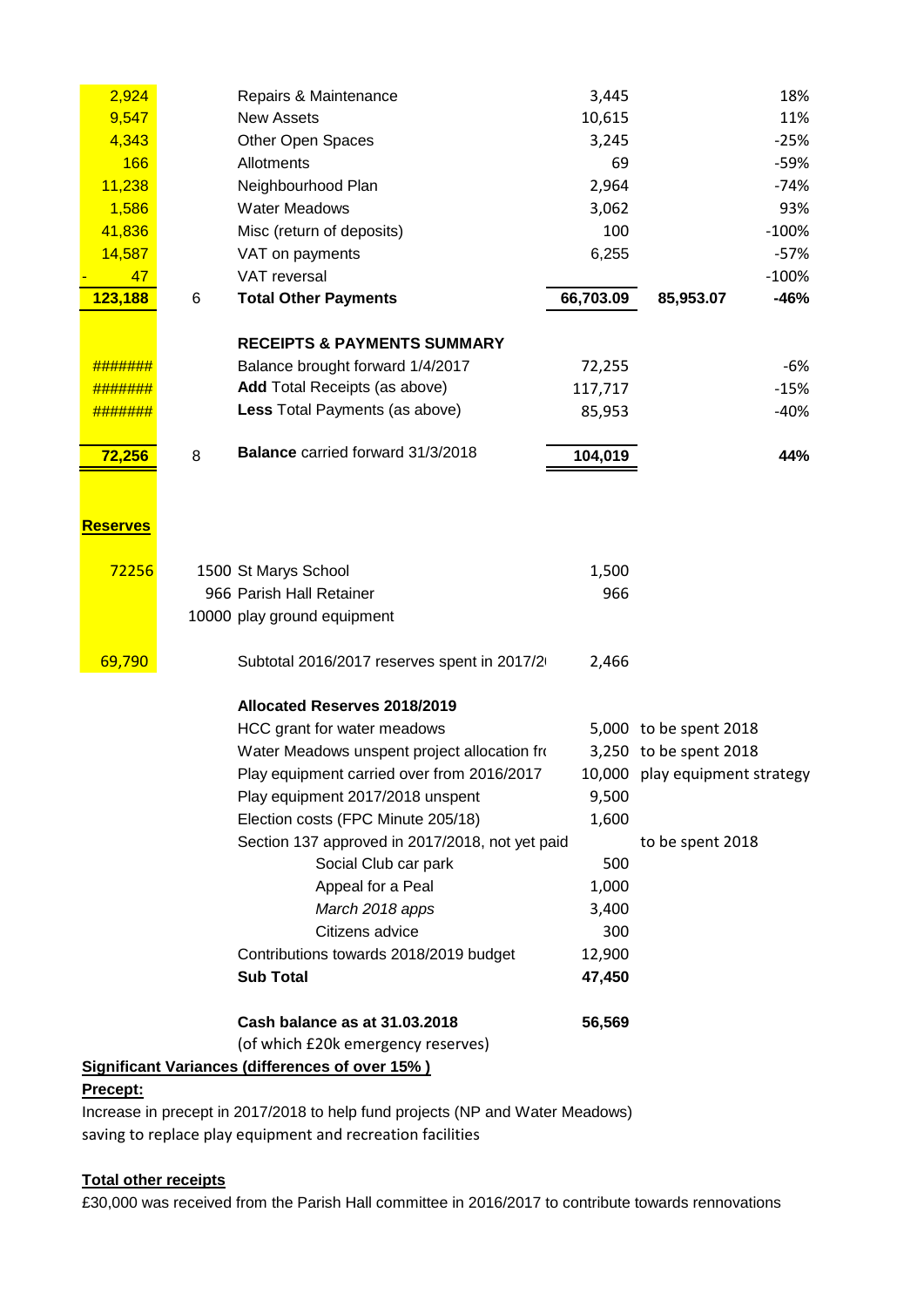£1,000 higher CTS in 2016/2017, and cricket cover contribution £250 was received in 2016/2017 No grants were received towards the Neighbourhood Plan in 2017/2018

## **Total other payments**

#### **Of the £56k spent less in 2017/2018**

£42,000 of the variance is for the parish hall rennovations, spent in 2016/2017 £8,000 was spent less on the Neighbourhood Plan - as the project slowed due to flood mitigation investigati £4,200 was granted to the Parish Hall in 2016/2017 for tree felling and new curtains - which was not matche

### **Creditors**

Total loan outstanding to PWLB: £22,466.63 (runs until 2027)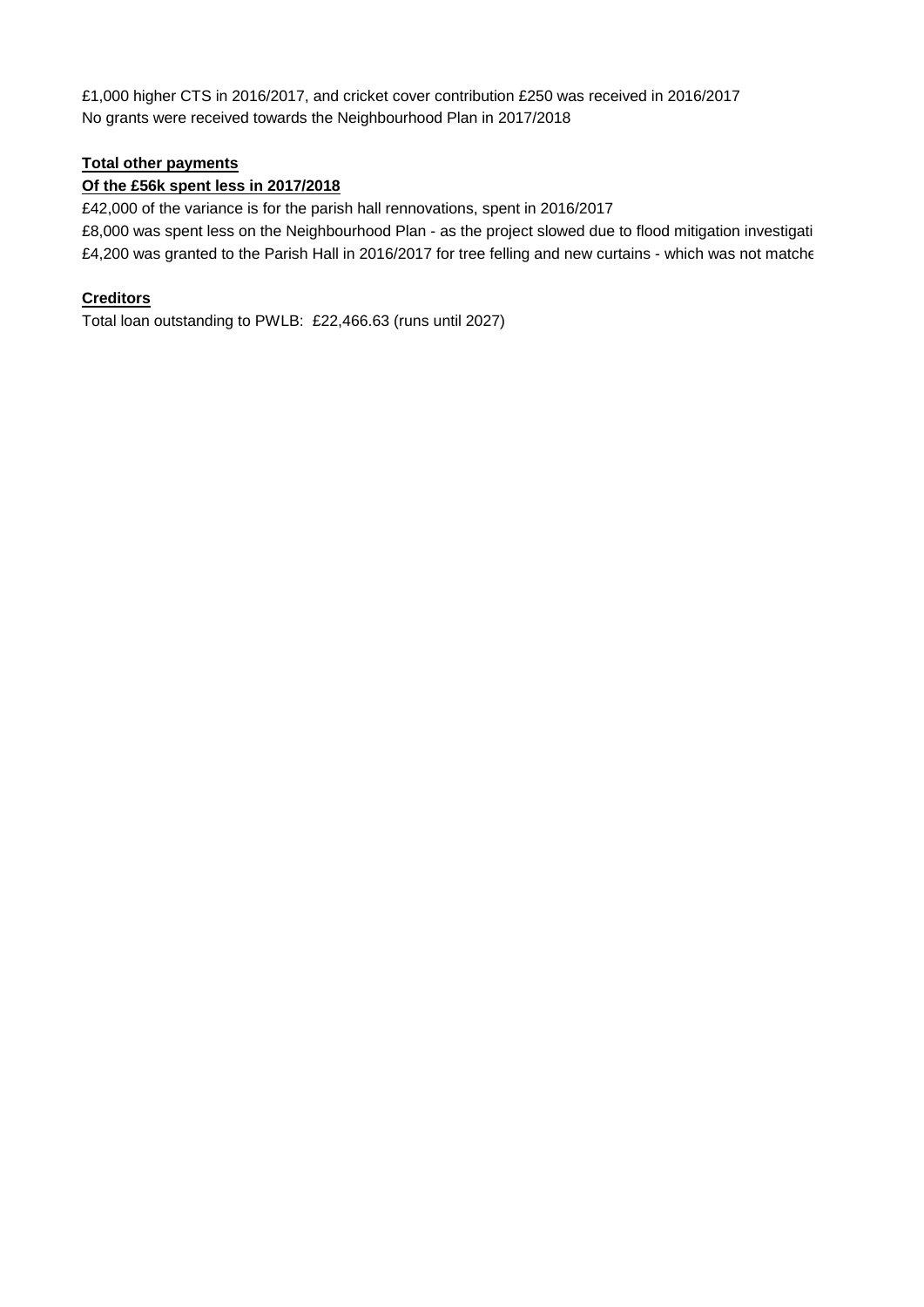| £ diff          |
|-----------------|
| on prev yr      |
|                 |
| 15,136          |
| $-29$           |
| $-21,159$       |
| 1,122           |
| $-45$           |
| 199             |
| $-4,240$        |
| 561             |
| $-8,094$        |
| $-5,828$<br>222 |
|                 |
| $-35,781$       |
|                 |
|                 |
| $-689$          |
| 410<br>0        |
| $-279$          |
|                 |
| $-63$           |
| $-54$           |
| $-117$          |
| $-907$          |
| $-120$          |
| 72              |
| $-3,224$        |
| $-707$          |
| $-170$          |
| 224             |
| 93              |
| 45              |
| 32              |
| $-180$          |
| 4,992           |

 $-211$